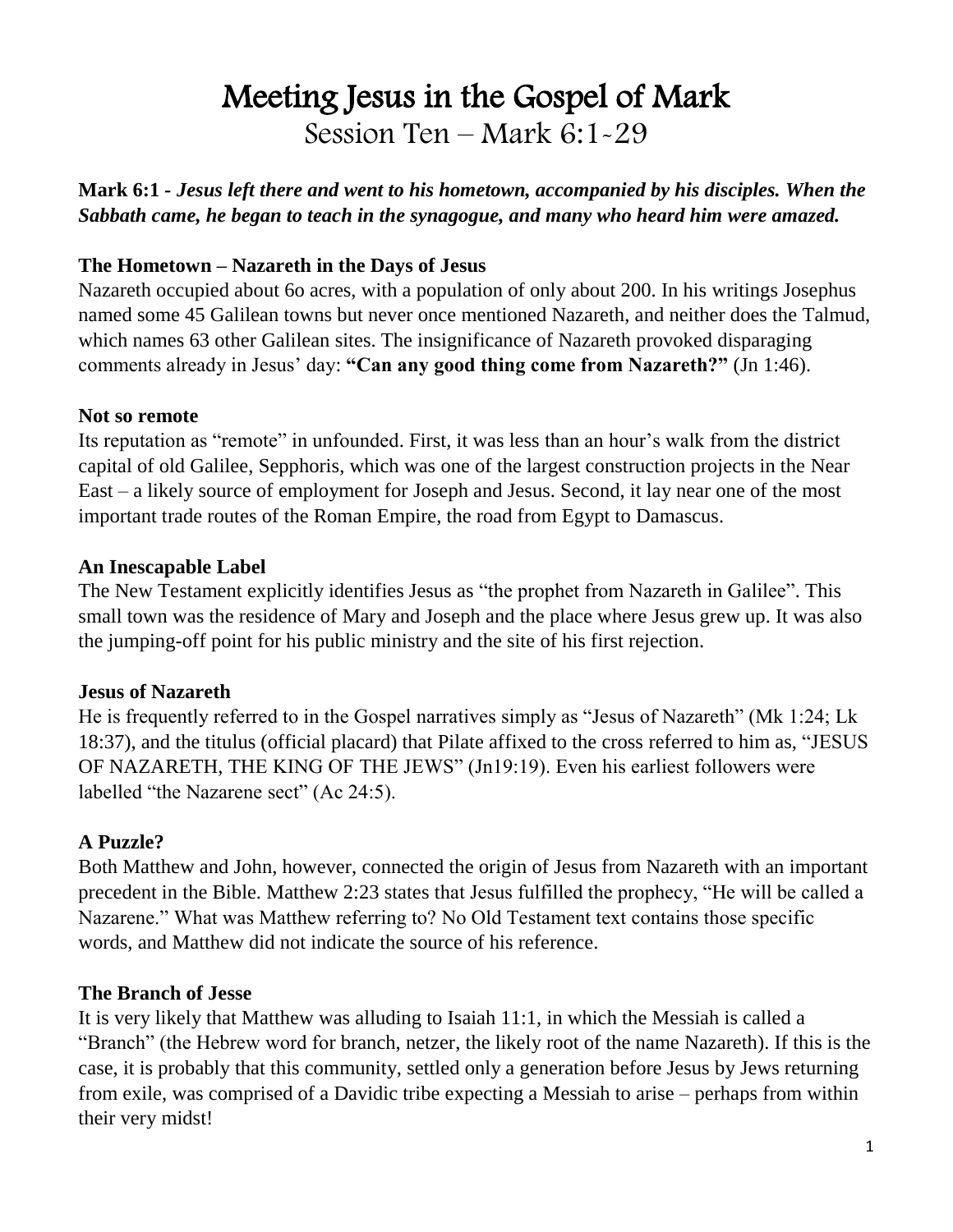**Isaiah 11:1-4 -** *A shoot will come up from the stump of Jesse; from his roots a Branch will bear fruit. The Spirit of the Lord will rest on him—the Spirit of wisdom and of understanding, the Spirit of counsel and of might, the Spirit of the knowledge and fear of the Lord—and he will delight in the fear of the Lord. He will not judge by what he sees with his eyes, or decide by what he hears with his ears; but with righteousness he will judge the needy, with justice he will give decisions for the poor of the earth.*

#### **Agricultural Village**

Archaeological excavations have revealed that ancient Nazareth was an agricultural village. A modern reconstruction of an ancient farm, with fields, olive press, watchtower, carpentry shop, house and synagogue recreates life from the era of Jesus. The site, known as the Nazareth Historical Village, is located on the remains of a farm from the Jesus era.

#### **Exact Replicas**

The original farm has been restored with olive trees, terraces, ancient wine press, irrigation system and stone quarry. Exact replicas of first century houses, synagogue, ritual baths and olive presses have been replicated using the same methods as in the 1st Century. The scenes are brought to life as "Villagers" populate the farm and houses, living and working with the same type of clothing, pottery, tools and methods that Mary and Jesus would have used.

## **Video - <https://youtu.be/XSSck888nK8> - Nazareth Village**

#### **Modern Nazareth**

Originally a small village, Nazareth has grown considerably, becoming the largest Arab city in Israel – in fact, the largest city in the northern part of the country, with a population approaching 80,000. The inhabitants are predominantly Arab citizens of Israel, of whom 69% are Muslim and 30.9% Christian. Due to its rapid growth and hilly location, Nazareth is crowded, with terrible traffic from dawn to dark – along roads designed by ancient donkey paths!

**Mark 6:2-3 "Where did this man get these things?" they asked. "What's this wisdom that has been given him? What are these remarkable miracles he is performing? 3 Isn't this the carpenter? Isn't this Mary's son and the brother of James, Joseph, Judas and Simon? Aren't his sisters here with us?" And they took offense at him.**

## **Many who heard him were amazed**

The people of Nazareth are amazed at what Jesus teaches and does, but they can't get past the fact that he is simply a hometown boy. Remember, a few chapters ago his family thought he was out of his mind. Now the hometown crowd can't figure out where a mere carpenter get this level of wisdom and ability.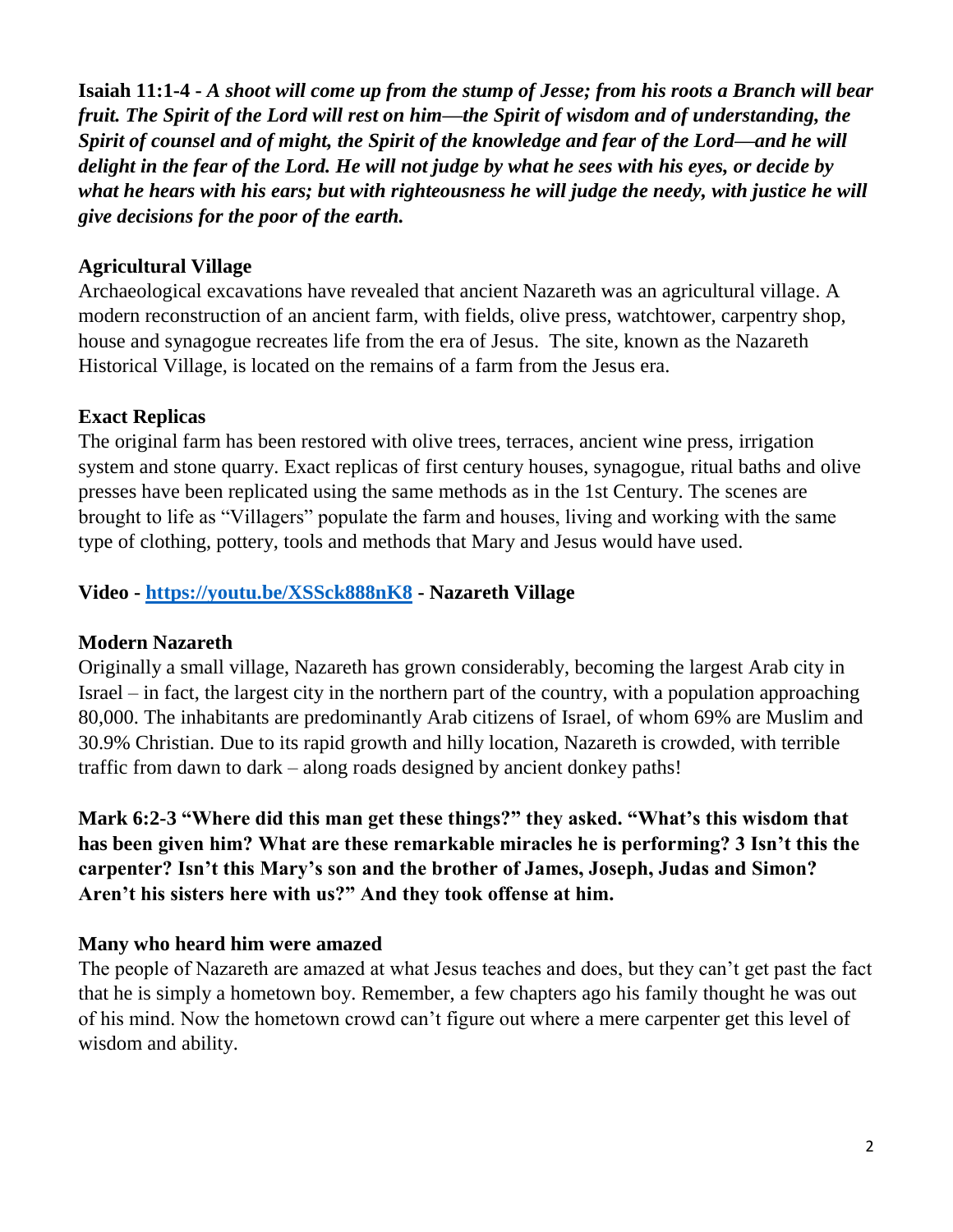#### **"Where did this man get these things?"**

Their question about Jesus is the third raised by those who have been amazed by his teaching and his deeds. First, a synagogue gathering asked, **"What is this?"** (1:27); next some teachers of the law and then Jesus' disciples asked themselves, **"Who is this?"** (2:7; 4:41). Now, the question has to do with the origin or source of his deeds and teaching, **"From where is this?"** Unfortunately, although the Nazarenes can answer the first two, the third proves to be an obstacle. They can't seem to find the answer, which is simply: "From God"

#### **Isn't this the carpenter?**

Jesus is described elsewhere as the son of a carpenter; here, we learn that Jesus took on the trade as well. The word **"tekton"** literally means someone who could work with wood, metal, or stone. He could be a builder, a mason, or a carpenter  $-$  or, in a small town, all three. Jesus would have been practical, capable, skilled, self-sufficient, and strong.

#### **"Isn't this Mary's son"**

Where's Joseph? Most likely, since we do not hear of him after Jesus' episode as a teenager in the Temple, Joseph has died. The townspeople of course know this, and so refer only to Jesus' mother. But it is also possible that, as mentioned in previous weeks, the other brothers (and sisters) are children from a previous marriage of Joseph, and that Jesus is indeed Mary's only son.

#### **"And they took offense at him."**

You'd think the people of Nazareth would be delighted that local boy Jesus was making good and gaining fame. But it seems instead as though his fame is resented, and he is regarded with suspicion. Again, they can't get past, "where did he get these things?" In Luke, we are given a fuller picture of the Nazareth synagogue event, after which the townsfolk not only rejected him but tried to kill him. Is the Mark telling of the same event, or an earlier encounter?

# **Mark 6:4-6 - Jesus said to them, "A prophet is not without honor except in his own town, among his relatives and in his own home." He could not do any miracles there, except lay his hands on a few sick people and heal them. He was amazed at their lack of faith.**

## **A prophet is not without honor except…**

This is the first time in this Gospel that the term prophet is applied to Jesus; he has come like a prophet and is rejected like a prophet, and will suffer the inevitable fate of a prophet, just as John did, in verses soon to follow. Jesus' rejection in his own hometown foreshadows his rejection by his own people whom he came to deliver — a rejection that will culminate in Jerusalem.

## **He could not do any miracles there**

This verse makes it seem as though Jesus' ability to perform miracles is dependent upon the cooperation and faith of those receiving. But is it instead that few from Nazareth even came to Jesus for help, other than "a few sick people" who risked the scorn of the town and came to him?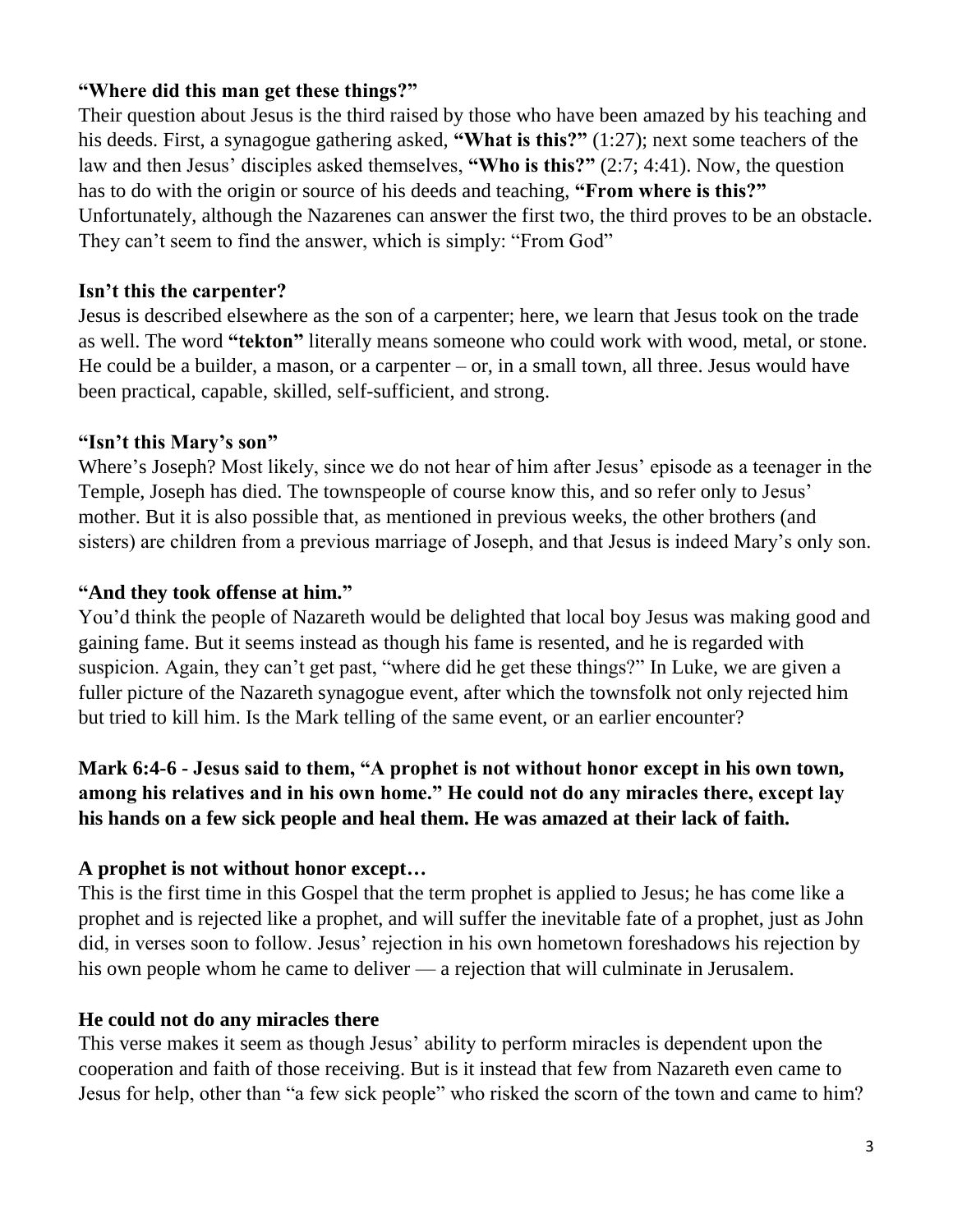# **Mark 6:7 - Then Jesus went around teaching from village to village. Calling the Twelve to him, he began to send them out two by two and gave them authority over impure spirits.**

## **Two by Two**

They are instructed to travel in pairs, perhaps for security, but perhaps also because the Old Testament instructs that two witnesses are necessary to provide valid testimony in court in many verses; eg - (Deuteronomy  $19:15 -$  "One witness is not enough to convict anyone accused of any crime or offense they may have committed. A matter must be established by the testimony of two or three witnesses").

## **Authority over Impure Spirits**

We have seen in earlier chapters how the ministry of Jesus stirred up considerable spiritual opposition. Jesus, in granting the apostles "authority," means that these impure spirits would have to respond the apostles' commands, in that they now were functioning as full representatives of Jesus. This authority, as we will see, implies a healing ministry as well.

**Mark 6:8-11 - These were his instructions: "Take nothing for the journey except a staff—no bread, no bag, no money in your belts. Wear sandals but not an extra shirt. Whenever you enter a house, stay there until you leave that town. And if any place will not welcome you or listen to you, leave that place and shake the dust off your feet as a testimony against them."**

## **Just a staff!**

The prohibition against "purse, bag or sandals" is another reference to the urgency of the mission, and the need to completely depend upon God to provide what is needed. The Hebrew nation, wandering the desert for 40 years, noted this unusual miracle: (Deuteronomy 29:5) - Yet the Lord says, 'During the forty years that I led you through the wilderness, your clothes did not wear out, nor did the sandals on your feet.

## **Socioeconomic Contrasts**

While this passage says to not bring a "purse," which is to say "money," Matthew records (10:9-10): **"Take no gold, or silver, or copper in your belts."** In contrast, Luke (9:3) has **"silver."** Mark writes (6:8-9): **"no copper in your belts."** The socio-economic range of all three audiences – Gold, Silver, Copper - is revealed in these differences!

## **Shake the dust off your feet when you leave.**

Jews shook the dust from their feet when they returned to Israel from Gentile territory – from "unclean" to "clean" land. The gesture here may serve as a prophetic warning that the defiant will be cut off from Israel for failing to respond to the reign of God or as a sign that they were washing their hands of them (Acts 18:6), as if to say, "We do not even want your dust."

# **Mark 6:12-13 They went out and preached that people should repent. 13 They drove out many demons and anointed many sick people with oil and healed them.**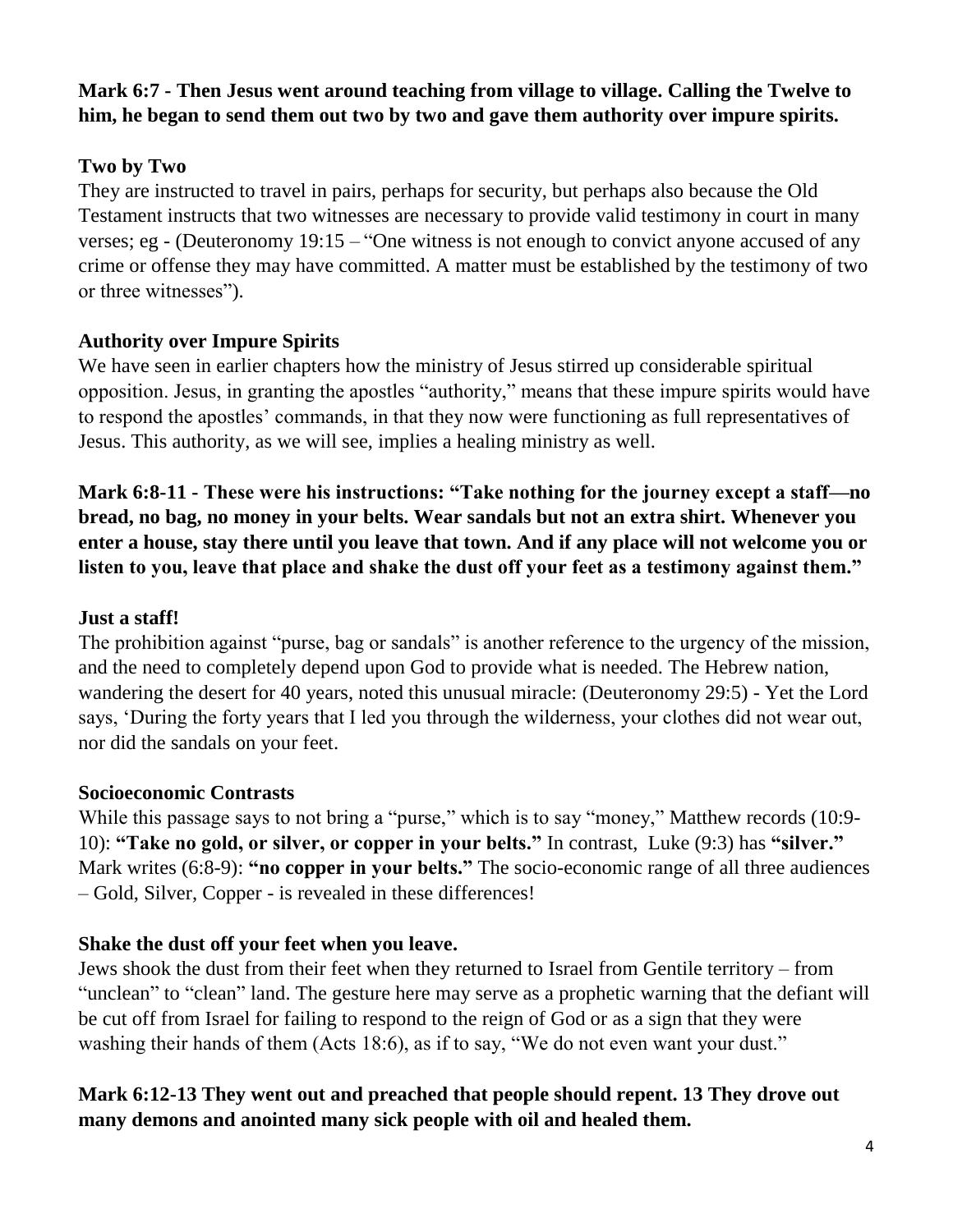#### **The Basic Message**

**"Preached that people should repent"** is shorthand for, "preached the same message as Jesus." Remember Mark recorded Jesus' first sermon this way: **"The time has come," he said. "The kingdom of God has come near. Repent and believe the good news!"** While Mark records effectiveness in deliverance and healing, he does not mention the gaining of followers. However, the next sections begins with telling us that Jesus' name **"had become well known."**

**Mark 6:14-16 - King Herod heard about this, for Jesus' name had become well known. Some were saying, "John the Baptist has been raised from the dead, and that is why miraculous powers are at work in him." 15 Others said, "He is Elijah." And still others claimed, "He is a prophet, like one of the prophets of long ago." 16 But when Herod heard this, he said, "John, whom I beheaded, has been raised from the dead!"**

#### **Herod Who?**

Herod Antipas ruled Galilee in Jesus' time. He succeeded his father, Herod the Great, and served as tetrarch (appointed by the emperor Augustus to rule over one quarter of his father's kingdom) from 4 B.C. until 39 A.D., throughout the lifetime of Jesus. In his father's will, Herod Antipas was appointed tetrarch of Galilee and Peraea (the east bank of the Jordan).

#### **"Who do people say I am?"**

**Mark 8:27-29 - Jesus and his disciples went on to the villages around Caesarea Philippi. On the way he asked them, "Who do people say I am?" They replied, "Some say John the Baptist; others say Elijah; and still others, one of the prophets."** Note that there was widespread belief in the possibility of Resurrection – at least of Elijah or John the Baptist!

**Mark 6:17-20 For Herod himself had given orders to have John arrested, and he had him bound and put in prison. He did this because of Herodias, his brother Philip's wife, whom he had married. 18 For John had been saying to Herod, "It is not lawful for you to have your brother's wife." 19 So Herodias nursed a grudge against John and wanted to kill him. But she was not able to, 20 because Herod feared John and protected him, knowing him to be a righteous and holy man. When Herod heard John, he was greatly puzzled; yet he liked to listen to him.**

#### **Marriage Troubles – Political, Social, Religious**

Herod was first married to Phasaelis, a daughter of Aretas IV, an Arab leader. Later, he divorced her in order to marry Herodias, the wife of Herod Antipas' half-brother Philip as well as being the daughter of Aristobulus, Herod's uncle, and therefore Herod's neice. The outraged Aretas began a border war that led to serious military losses for Herod Antipas.

The divorce also touched off religious protests at home because marrying the wife of his half brother (and niece!) was forbidden and regarded as incest. Antipas would have deemed John's attack on his remarriage as a political threat.